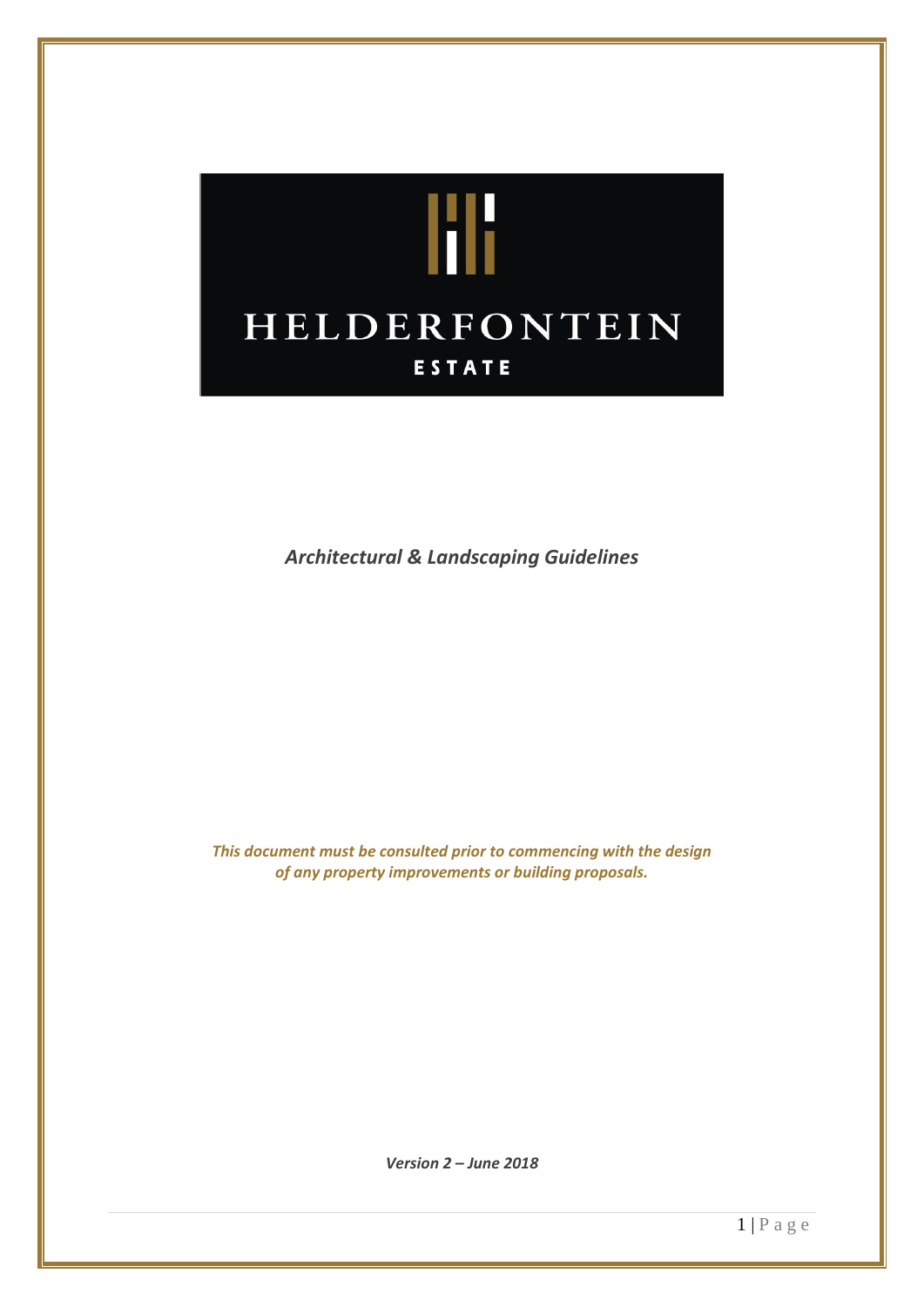"When we build, let us think that we build forever. Let it not be for present delight, nor for present use alone;  $let$  it be such work as our descendants will thank us for."

*IT IS IMPORTANT FOR A BASIC UNDERSTANDING OF THE OPERATION OF THE ESTATE THAT EVERY MEMBER IS THOROUGHLY FAMILIAR WITH ALL THE INFORMATION CONTAINED IN THIS HANDBOOK.*

*The Member undertakes to comply with the contents of this schedule in its entirety.*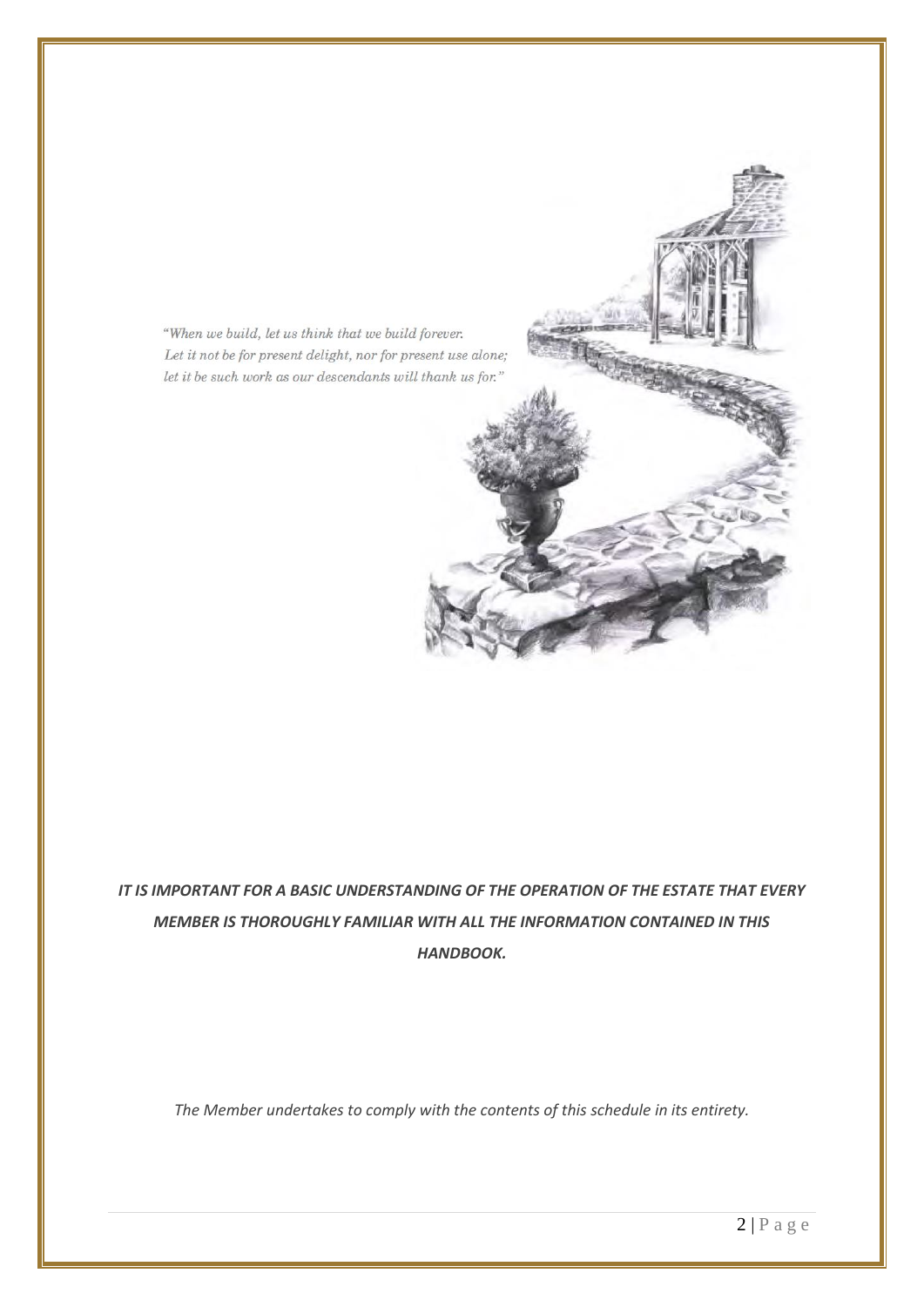# *INDEX*

| 1. |                                                                                                                                                           |  |
|----|-----------------------------------------------------------------------------------------------------------------------------------------------------------|--|
| 2. | 2.1 First Stage<br>2.2 Second Stage<br>2.3 Third Stage                                                                                                    |  |
| 3. | 3.1 Certification of the Architect during Construction<br>3.2 Non Compliance<br>3.3 Completion Certificate                                                |  |
| 4. |                                                                                                                                                           |  |
| 5. |                                                                                                                                                           |  |
| 6. | 6.1 House Forms<br>6.2 External Walls<br>6.3 Roofs<br>6.4 Windows, French Doors & Sliding Doors<br>6.5 External Doors<br>6.6 Verandas, Porches & Pergolas |  |
| 7. |                                                                                                                                                           |  |
|    |                                                                                                                                                           |  |
| 8. |                                                                                                                                                           |  |
| 9. | 9.1 Storm water between neighbouring stands                                                                                                               |  |
|    | 10.1 Coverage                                                                                                                                             |  |
|    |                                                                                                                                                           |  |
|    |                                                                                                                                                           |  |
|    |                                                                                                                                                           |  |
|    |                                                                                                                                                           |  |
|    |                                                                                                                                                           |  |
|    | 16.1 Recommended Plant List                                                                                                                               |  |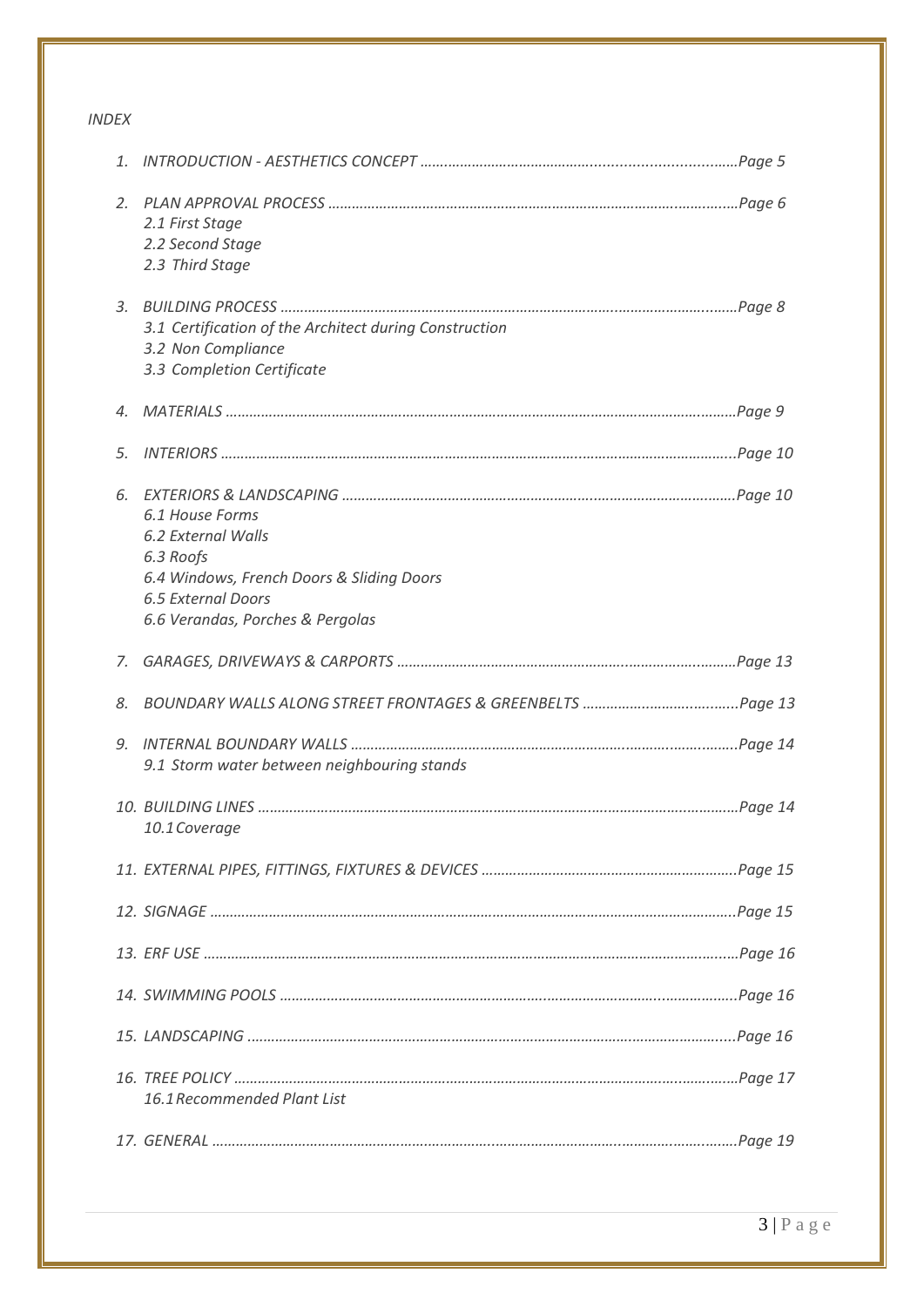#### *ANNEXURES*

*Annexure 1. Site layout with indicative boundary lines*

*Annexure 2. Driveway options and materials*

*Annexure 3. Prescribed street boundary fence details*

*Annexure 4. Prescribed street boundary gate details*

*Annexure 5. Examples of materials*

*Annexure 6. Examples of landscaping*

*Annexure 7. Earth tone exterior paint colour palette*

*Annexure A: Sustainable Housing Guidelines*

*Annexure B: Recommended booklist*

*Annexure C: Envirofuel*

*Annexure D: Clear Access*

*Annexure E: Builders Code of Conduct*

*Annexure F: Form A – Building Application*

*Annexure G: Form B – Checklist For Building Approval*

*Annexure H: Form C – Design & Certification Undertaking*

*Annexure I: Form D – Architectural Accreditation Application*

*Annexure J: Form E – Demerit Point System*

*Annexure K: Form F – Application for Amendments to plans, Alterations or Additions*

*Annexure L: Form G – Final Completion Checklist*

*Note: Annexures C & E-L are subject to change without notice. For definitions, please refer to the homeowner's manual which can be requested from Estate Management.*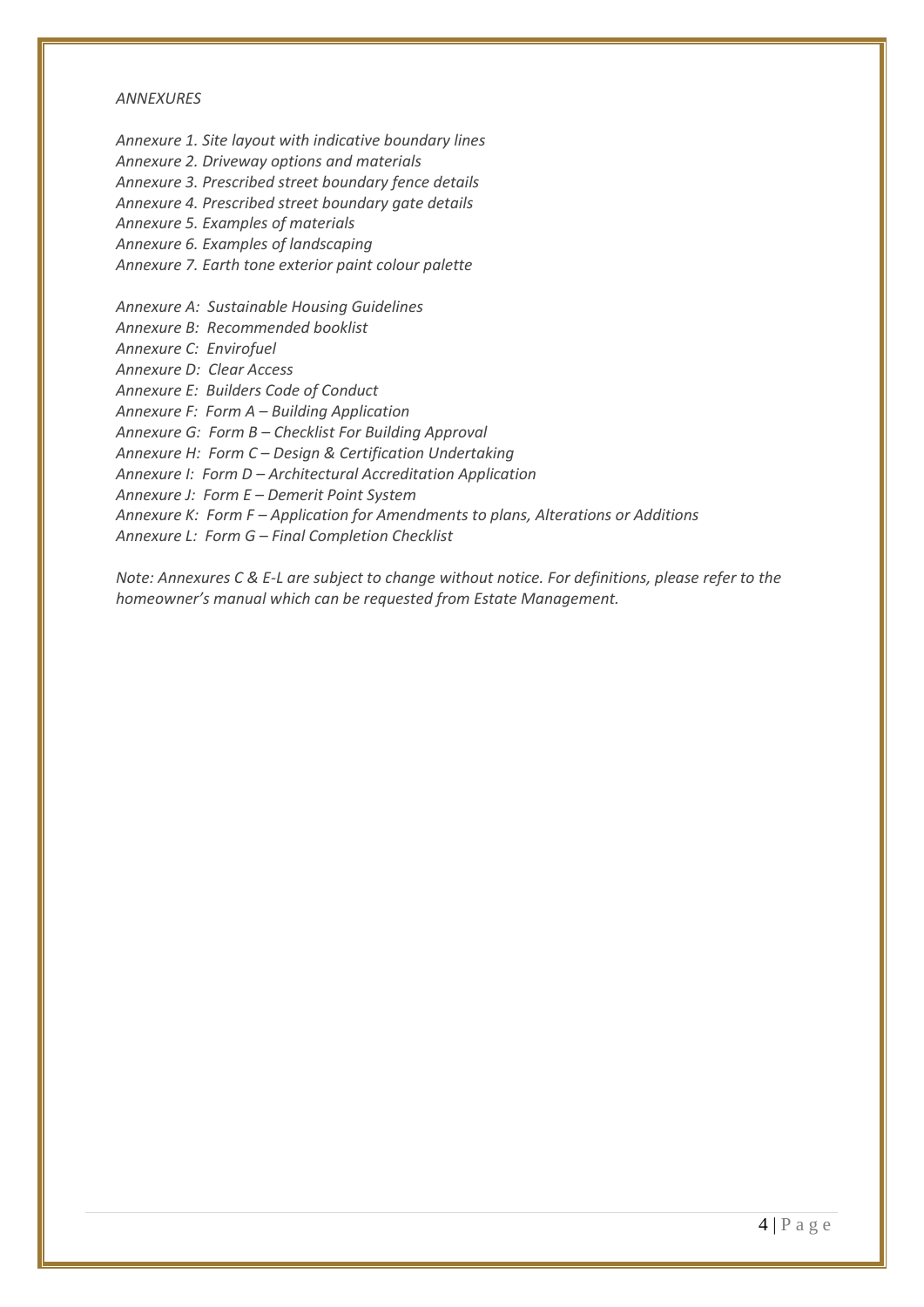# *1. INTRODUCTION – AESTHETICS CONCEPT*

*Welcome to Helderfontein, another signature lifestyle estate by Century Property Developments. The purpose of these guidelines is to inform homeowners and their architects or designers of the building and landscaping requirements for the estate and to provide information relating to the procedure to be followed in order to obtain the necessary approval from the developer for all buildings and structures to be erected on each erf and any alterations and additions thereto.*

*The Helderfontein Estate is divided into generous residential stands ranging from 600m² to 1400²m each catering for all requirements, with residents being responsible for the design and building of their homes. When designing their houses, homeowners are required to make use of a registered architect as per the Architectural Profession Act 2000, Act 44 of 2000. This will ensure a professional product that is in keeping with the aesthetic guidelines of the estate.*

*A unique element of this development is that architectural guidelines have been stipulated in an attempt to create an estate in which the architecture responds to climate and environment whilst embracing the use of construction materials in their raw form. With this in mind there has been a conscious decision to specifically exclude imported styles such as Tuscan, Balinese, Georgian and French.*

*We intend for this estate to be a landmark, as well as a benchmark for all residential developments in South Africa for years to come. With this in mind we have an opportunity to create an aesthetic icon. We aim to realize a truly unique, South African architecture that has been developed in harmony with the environment, embracing natural materials in their true form and responding effectively to the highveld climate.*

*It is intended that these guidelines will allow for a fairly broad range of personal choice in the external appearance of the houses but that the overall character of the development will be identifiable by the use of certain unifying external elements such as the colour and finish of external walls, and roof coverings. The nature of the landscaping will also contribute to this objective thereby ensuring long term property values for homeowners.*

*The primary concept behind these guidelines is to allow the individual homeowners to express their personal needs and preferences freely, guided only by the use of materials and the restriction of stylized elements. This will encourage a new and fresh approach specifically relevant to our unique South African context.*

*The design of houses throughout the estate should be in response to the South African climate and lifestyle. Homeowners will have the freedom to create unequaled and diverse homes which will be in keeping with the proposed theme of the estate while still achieving energy efficiency and minimizing environmental impact. Within this specified formula the use of various raw materials will be encouraged, with a focus on stone, brick, wood and glass.*

*All houses should live out to the Northern side of the stand. Outside living areas are required to be on the northern section of the stand and must be screened from Southern neighbouring stands. This includes bomas, and similar structures, pools and patios. Similarly, balconies on the first floors will not be allowed on the South, West or Eastern side of the stand without the consent of the effected neighbour. Sensitivity to Northern exposure of living areas and bedrooms must be addressed. Primary living areas not receiving proper northern exposure will not be considered. Living areas and balconies overlooking green belts, public open spaces and dams will be permitted at the discretion of the aesthetics committee.*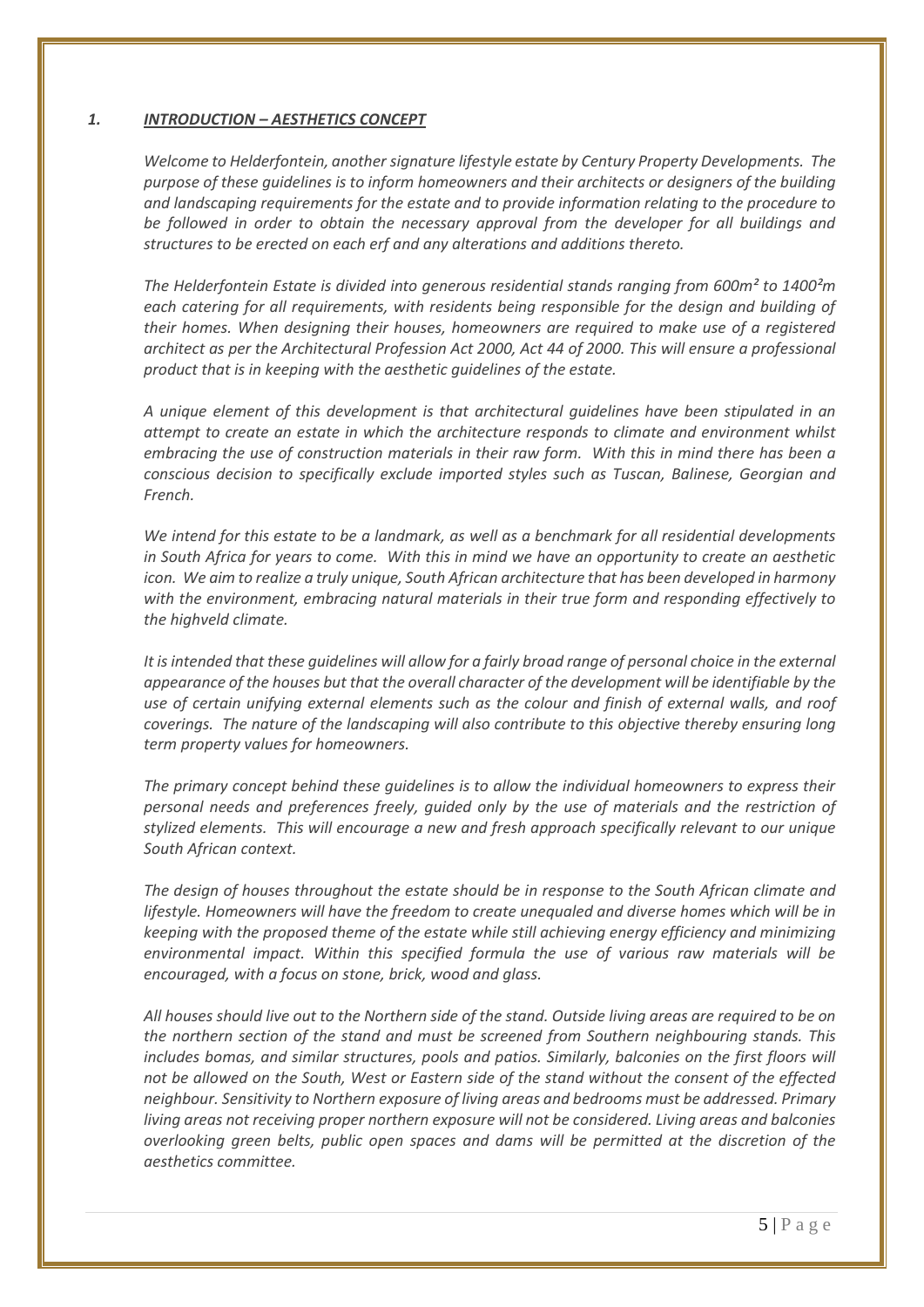*It is our hope that this development will create a truly unique and climatically appropriate style that is honestly South African and particularly relevant to the region of Gauteng and our world-renowned climate, where it's warmer outside in winter, the sun shines all year round and the temperature can fluctuate by 20 degrees Celsius in one day. Thus material choice is critical to ensure low running costs through passive heating and cooling of the building.*

*We also have a unique lifestyle that requires an appropriate architectural response. We envisage both classical and contemporary interpretations of these 'farmhouses', 'sheds', 'barns' and 'manor houses' that respond not only to the broader context, but also to the individual site and the estate as a whole. We envisage simple, honest structures, with good indoor-outdoor flow, at home in their surroundings and sympathetic to the climatic conditions of the area.*

*Emphasis should be placed on excellent proportions, scale and the interrelationship between architectural and structural elements to the landscape and context. The aesthetic of this estate should be refined through excellence in detailing and execution. Simplicity of form requires excellent detailing and construction quality as well as thoughtful resolution of the interrelation of forms, materials and spaces.* 

*Materials should be chosen for their ability to improve with age. The estate and each of its residences should be seen as an example of excellence in 'Highveld' design, exclusivity and desirability, tastefulness and authenticity. The homes on this estate should set a precedent for all future developments in this country, and be unparalleled in both South Africa and the world for many years to come. This estate should be an embodiment of our South African Lifestyle, past, present and future.*

*The design of the house must take into account its immediate surroundings as well as the greater environment and should, from the outset, endeavor to be sustainable and eco friendly where possible. This can be achieved by making the house thermally efficient, using solar geysers and panels, energy efficient lighting, and low consumption fittings and appliances. Building a home using good design principles will save energy, water, be more comfortable to live in, and have long term cost benefits for the end user in addition to benefiting the environment as a whole. Please see the sustainable housing guidelines or our recommended book list for more information.* 

*It is important that all homeowners embrace the vision for the estate and it is vital that they work together with and support the developer and architect appointed to scrutinise the plans in implementing these guidelines. It should be borne in mind that we should strive to create an environment in the estate where the whole is greater than the sum of the parts and in so doing homeowners may need to make compromises for the benefit of all.*

# *2. PLAN APPROVAL PROCESS*

*The homeowner must refer to the below points regarding the requirements for submission to the Aesthetics Committee, for approval. All documentation including erf diagrams, services connection diagrams and contour plans that may be required in order to facilitate the design process, are available on the CD (which is free of charge and may be obtained from the sales office), alternatively please visit our website.*

*No building or addition may be erected or altered without the approval of the Aesthetics Committee. This does not apply to internal alterations. It will be the responsibility of a homeowner to ensure that he or she is in possession of the current version of the guidelines. The approval process will involve the following stages:*

# *2.1 First Stage*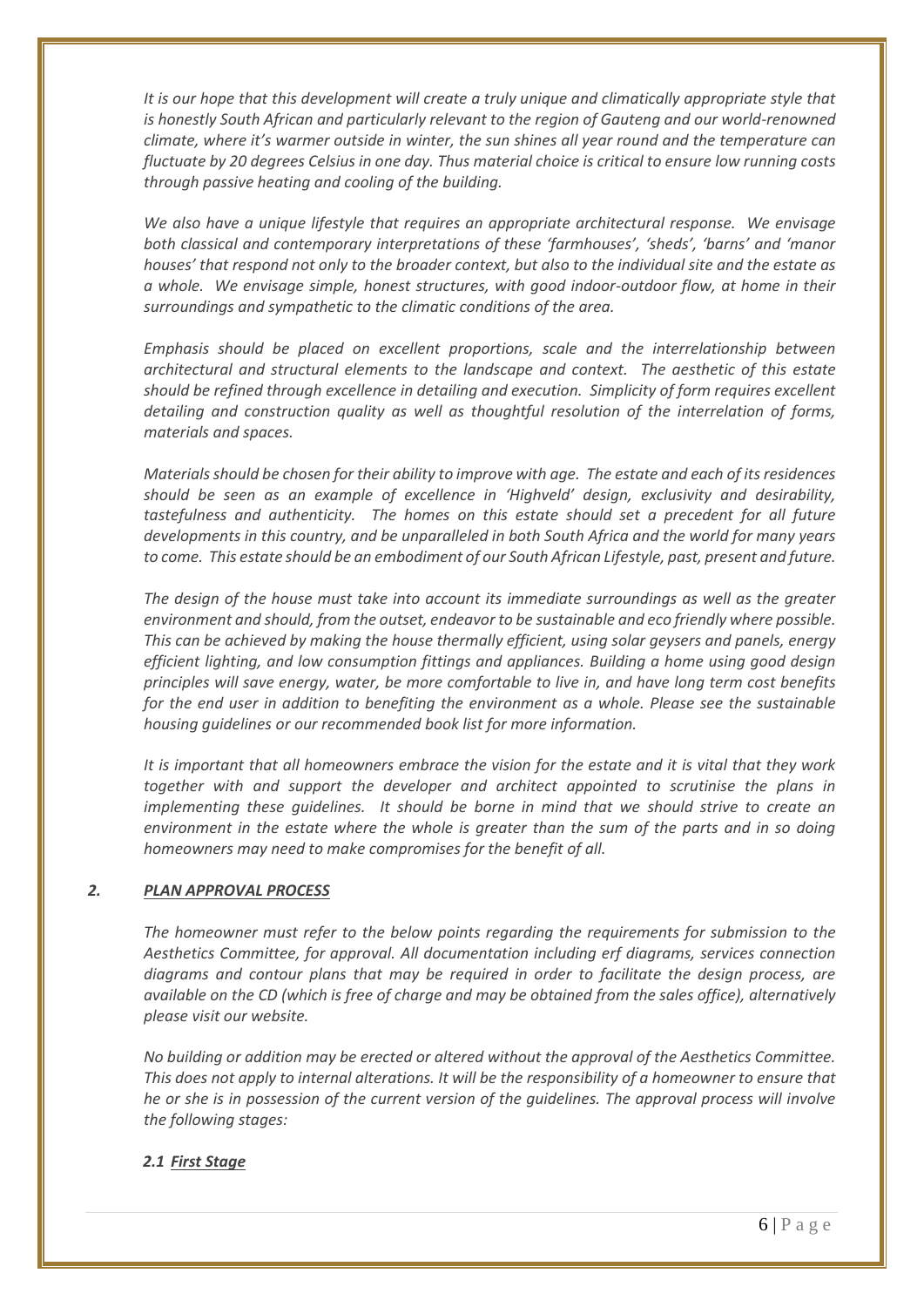*It is imperative that the registered architect obtain the following documentation prior to the design of the house. This documentation forms part of the Stage 1 submission:*

*Form A - Building Plan Application Form. Form B - Guidelines Check List for Building approval. Form C - Registered Professional Design and Certification Undertaking. Form D - Architectural Accreditation Application. Form E - Demerit Point System. Form F - Application for Amendments / Alterations / Additions to Plans.*

*The design concept and sketch plans must be submitted to the Aesthetics Committee, or its designated service provider, for approval. A scrutiny fee, as determined from time to time, will be payable upon submission of the plans. This fee is for the approval of stage 1 and stage 2 and may be required again should there be any further changes, amendments etc to the approved stage 2 plans.*

### *Sketch Plans - A3 booklet.*

*Provide all required information as prescribed in Form B which includes but is not limited to the following:*

- *Site Plan showing the site, building lines, entrances, boundary treatment, all structures, landscaping, paving, pool etc.*
- *Plans and elevations to scale, describing finishes.*
- *An artist's impression or three dimensional CAD model.*
- *A detailed area schedule.*

# *Architects are to make use of Form B - "Guidelines check list for building approval" to ensure that all the required information is provided.*

*Architects are to ensure that all gas appliances are noted in the submission drawings. It is noted that electrical underfloor heating and conventional electrical geysers are not allowed and that gas fired underfloor heating or gas space heaters are to be specified instead.*

# *2.2 Second Stage*

*After the design concept and sketch plans have been approved, one set of the detailed design and working drawings must be submitted to the Aesthetics Committee for approval.*

*Provide all required information as prescribed in Form B for Stage 2 submission, which includes but is not limited to the following:*

- *Working Drawings A1 plans ONLY. The committee will only accept A1 plans for review.*
- *Boundary wall elevation including all finishes and height.*
- *Services: drainage plan compulsory. Water supply recommended.*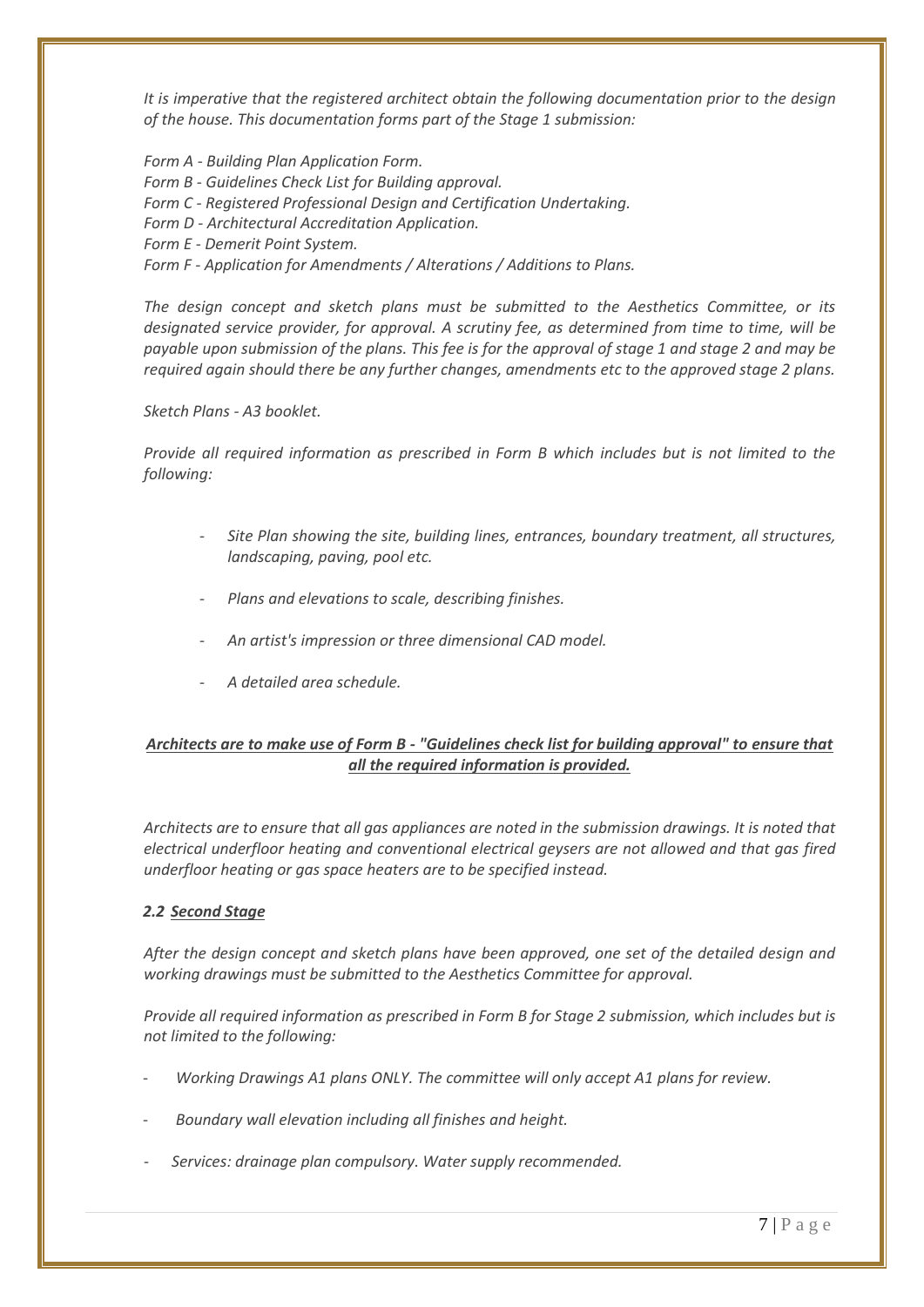- *A landscape plan specifying the indigenous plant.*

*Sufficient sets of drawings are to be delivered for approval stamps for council purposes. Please bear in mind that the Aesthetics Committee will always keep a set of plans from every submission. Therefore, should only one set be submitted, this will be kept by the Aesthetics Committee for their records. In this case, a further set will need to be resubmitted, and this set will go through the full plan review process again before being stamped and returned for council submission.*

# *2.3 Third Stage*

*After the detailed and working drawings have been approved they must be submitted to the local authority for approval. Certain prescribed fees will be payable at this stage to the local authority.*

*These Aesthetics guidelines are in addition to, and do not supersede, the requirements of the local authority or any statutory authority or the National Building Regulations.*

# *3. BUILDING PROCESS*

*The homeowner must obtain from the Homeowners Association a list of the requirements relating to the building process. The sidewalk deposit and/or rubble removal fee will be payable. The sidewalk deposit less deductions, if applicable, will be refunded at the end of the building period. These deposits must have been concluded prior to the commencement of building operations.*

*No building shall commence until all the relevant approvals have been obtained and the Building Code of Conduct has been signed by the homeowner and builder.*

# *3.1 Certification of the Architect during construction*

*Construction, with Building plans approved after May 2016, requires that the registered architect inspect the site during construction and issue compliance certificates confirming the following:*

- *1. Setting out of the house is correct and in accordance with the approved plans, the plinth height of the house does not exceed 500mm in height at any level measured from the natural ground level.*
- *2. Wall plate height prior to roof construction confirming the superstructure is in accordance with the guidelines and as per the approved drawings.*
- *3. Final inspection confirming that the house is constructed as per the approved drawings. A copy of Form 4 to be submitted as a final certificate.*

*It is mandatory for the architect to issue the certificates to the contractor, and in turn to the Aesthetics Committee, prior to any further work commencing on site.*

# *3.2 Non Compliance*

*Building activities on a site may be stopped in the following instances:*

- *1. Any transgressions on the Builders Code of Conduct.*
- *2. The contractor failing to provide the prerequisite architect certificates.*
- *3. Any deviations on the structure that has not been approved or which is in contravention of the Architectural Guidelines.*

# *3.3 Completion Certificate*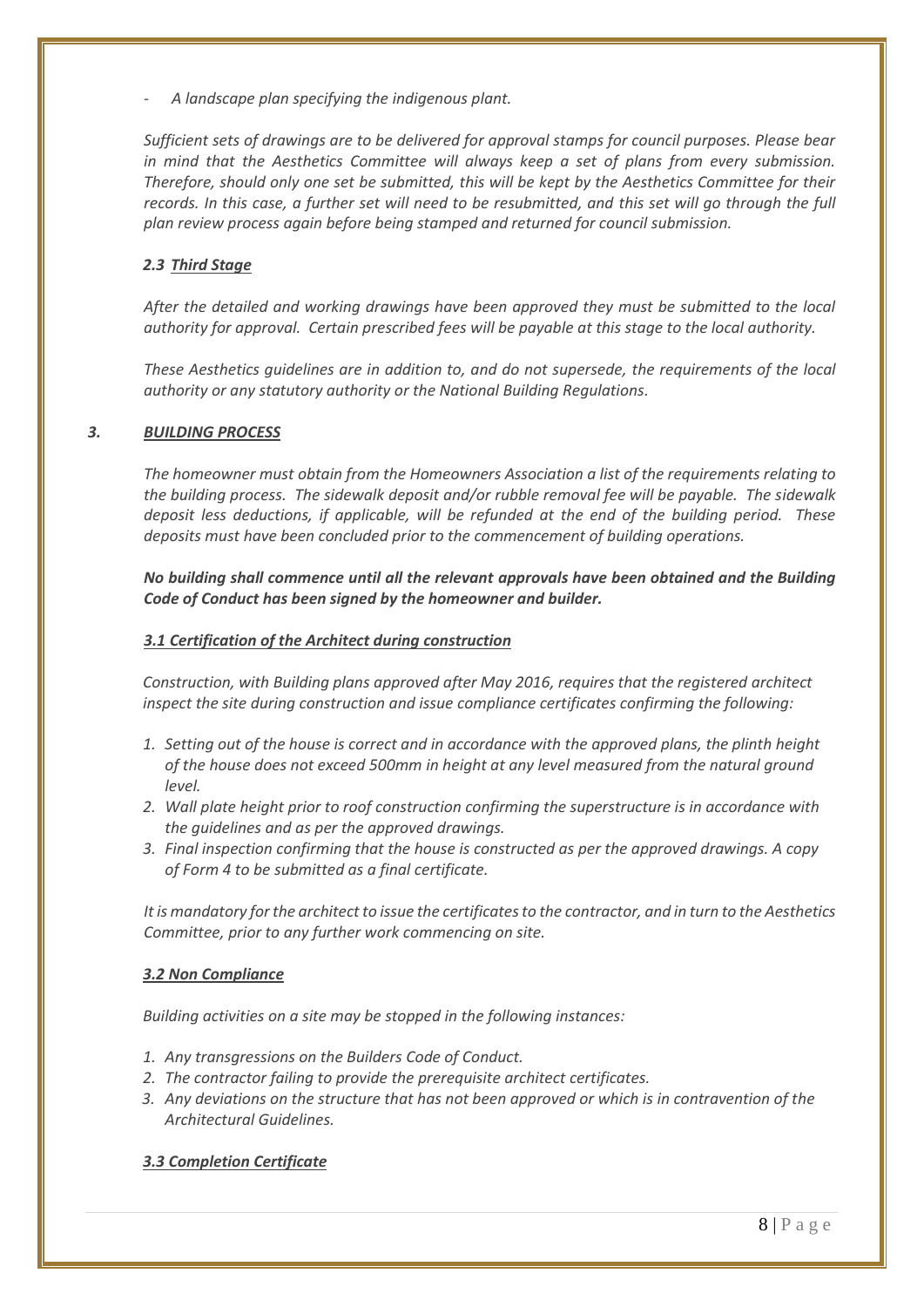*On completion of the house the Aesthetic Committee and estate management are to be notified. The Aesthetics Committee will then verify that the house is built as per the approved design while estate management will inspect the state of the surrounding infrastructure. The Aesthetics Committee will then issue a completion certificate to ensure that penalty levies will not be billed for late completion or non-compliance and the pavement deposit will then be refunded to the owner. All owners will need to be in possession of a completion certificate to avoid being billed penalty levies.*

*The pavement deposit, less applicable deductions, will be refunded once a completion certificate is issued.*

*An owner must be in possession of a City of Johannesburg Occupation Certificate prior to occupying a house.* 

# *4. MATERIALS*

*We aim to encourage the use of materials in their natural state, thereby creating a unifying element to all the homes, as diverse as we hope they will be. The quality of design and the application of these raw materials in new and relevant ways are of paramount importance to this concept. The materials that will be expressed in their natural form on the estate are as follows:*

- *Stone – The use of natural stone can be used to give warmth and depth to design, especially in the form of founding or feature elements for example: chimneys, columns, bases and retaining walls. No fake concrete facings will be allowed.*
- *Brick – The use of exposed brickwork is very effective in detailing arches, lintels, and edges, as well as introducing a human scale and earthy feel to larger buildings. No unplastered stock brick facades will be allowed. Face bricks to be limited to red in colour - no yellow or two toned face bricks allowed.*
- *Plaster – Plaster whether plain or pigmented tends to improve over time with a natural patina, as well as being extremely flexible in terms of creating molded or sculpted details. It is also useful to create contrast with the more heavily textured brick and stone elements. The plaster may be painted in a limited selection of colours chosen from the Earth Tone Exterior Paint Colour Palette (see annexure 7).*
- *Wood – Timber in its natural state lends warmth and interest in many applications, from doors and windows, to heavy beams, columns and trusses. The grain of the wood itself gives texture and life to elements and spaces. The wood may also be painted in a limited selection of colours chosen from the Earth Tone Exterior Paint Colour Palette (see annexure 7). Artificial or composite timber may only be used on horizontal applications, such as timber decks, walkways etc. No artificial or composite materials may be used on property boundary structures or as vertical applications on any structure.*
- *Steel – Steel allows spaces to become light and airy, especially when used in conjunction with glass. It makes it possible to span large openings and create spaces that are open and free. Steel is a modern material that can be used to create dramatic effects. It may be galvanized or painted grey.*
- *Glass – Glass can create warmth when it's cold and provide cooling when it's hot: This is done through the use of shading and screening devices in summer, and by allowing the low winter sun to penetrate from the north in winter. It can bring the outdoors inside and can create spaces that flow. The use of glass in a home is unlimited in its application, from doors and windows, to screening devices and ventilation. Note that reflective glazing will specifically not be allowed or approved, this includes on glass garage doors.*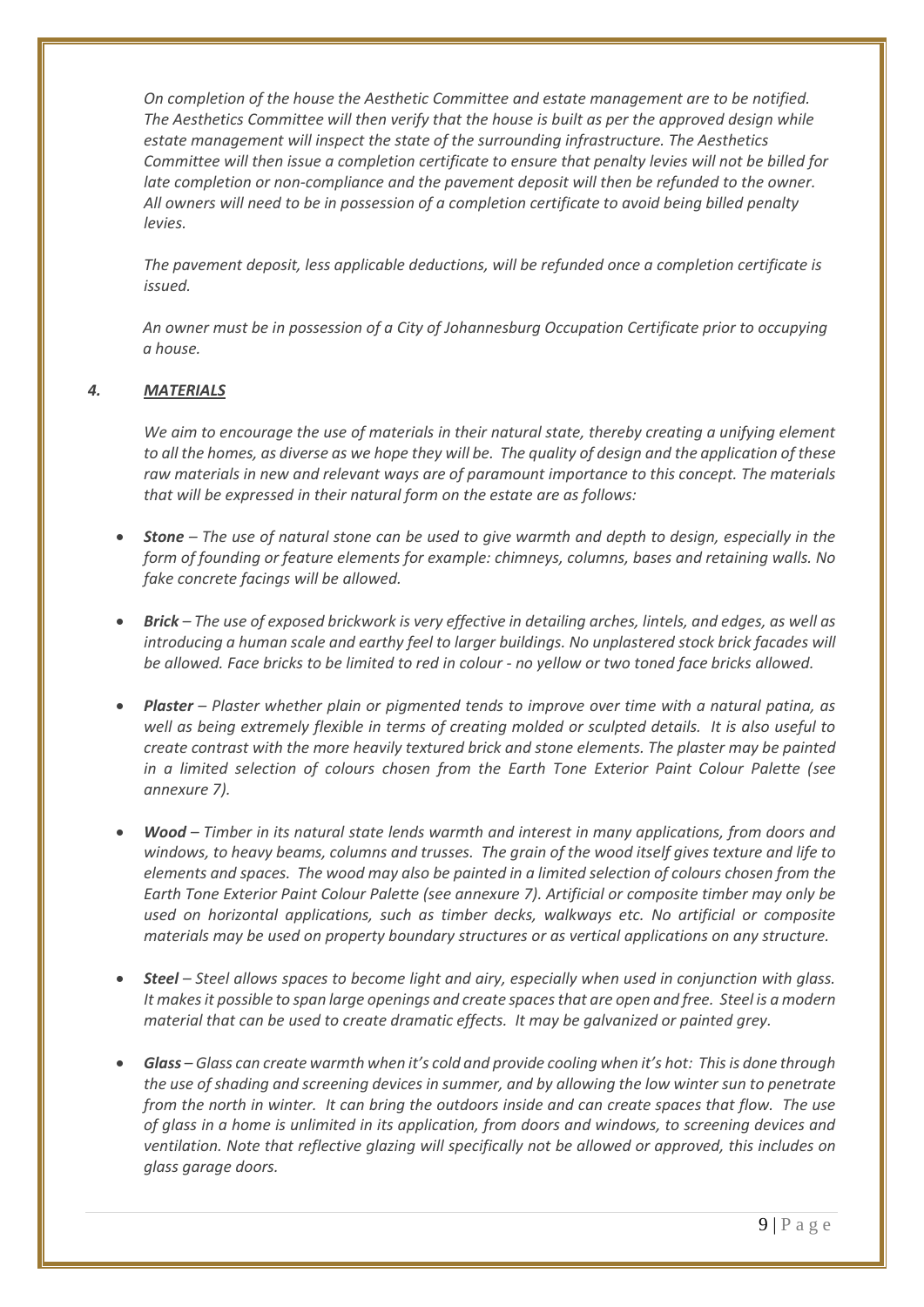*Green Materials – Please see the Sustainable Housing Guidelines for more information on incorporating green materials into your house designs.*

# *5. INTERIORS*

*Although not specifically included in the architectural guidelines, it is our intention that the interiors of these homes will be as unique and beautiful as their exteriors, with the application of the raw materials on the inside as well: Application of such raw materials in the interior of the home extends to the use of timber floors, steel and glass volumes, screeded surfaces and exposed brick or stone walls. This will lead to a natural transition between internal and external spaces, with indigenous gardens further enhancing the houses found throughout the estate. We aim to encourage a fresh look at our South African climate and lifestyle in the planning and finishing of the interior spaces of the homes on this estate. We hope that this flexibility and diversity of spaces and materials will create a new and lasting South African ideal.*

| <b>Not Permitted:</b>         | <b>Permitted:</b>                                                                                                   |  |
|-------------------------------|---------------------------------------------------------------------------------------------------------------------|--|
| Electrical underfloor heating | • Piped water underfloor heating with a gas<br>fired boiler and under slab insulation.<br>• Gas fired space heaters |  |
| Electrical geyser             | • Gas fired instant water heater<br>• Solar water heater or heat pump                                               |  |
| Electrical hob                | • Gas hob                                                                                                           |  |
| Electric space heater         | • Gas space heaters                                                                                                 |  |

#### *6. EXTERIORS & LANDSCAPING*

*We expect that the stands will be considered as an integral part of these home designs and that the outdoor spaces will be as well planned and detailed as the homes themselves. The use of indigenous planting and the creation of outdoor 'rooms' will further enhance the concept of natural materials being used to build this estate into something original and outstanding.*

*Considering the natural beauty of the area, some owners may wish to retain a portion of their stand in its natural state; however the portion between the street boundary and the homestead line must be landscaped (see Annexure 1).*

*Pavement barriers may be installed but are to be a post and chain design which is to be installed a minimum of 500mm from the curb. No bollards such as rocks or spheres are permitted.*

*At no point may the cut or fill exceed 1m from the natural ground line. No cut and fill will be allowed between the building line and stand boundary line. In the case where a house is situated on the building line a retaining structure may be constructed 1m max from the perimeter of the house.*

# *6.1 House Forms*

*Building forms must be simple rectangular or composite rectangular and frontages facing the street must be parallel to the street along the building line. The size of the house must be a minimum 350 square meters and a maximum of approximately 850 square meters. This area includes the main dwelling, garages and outbuildings.*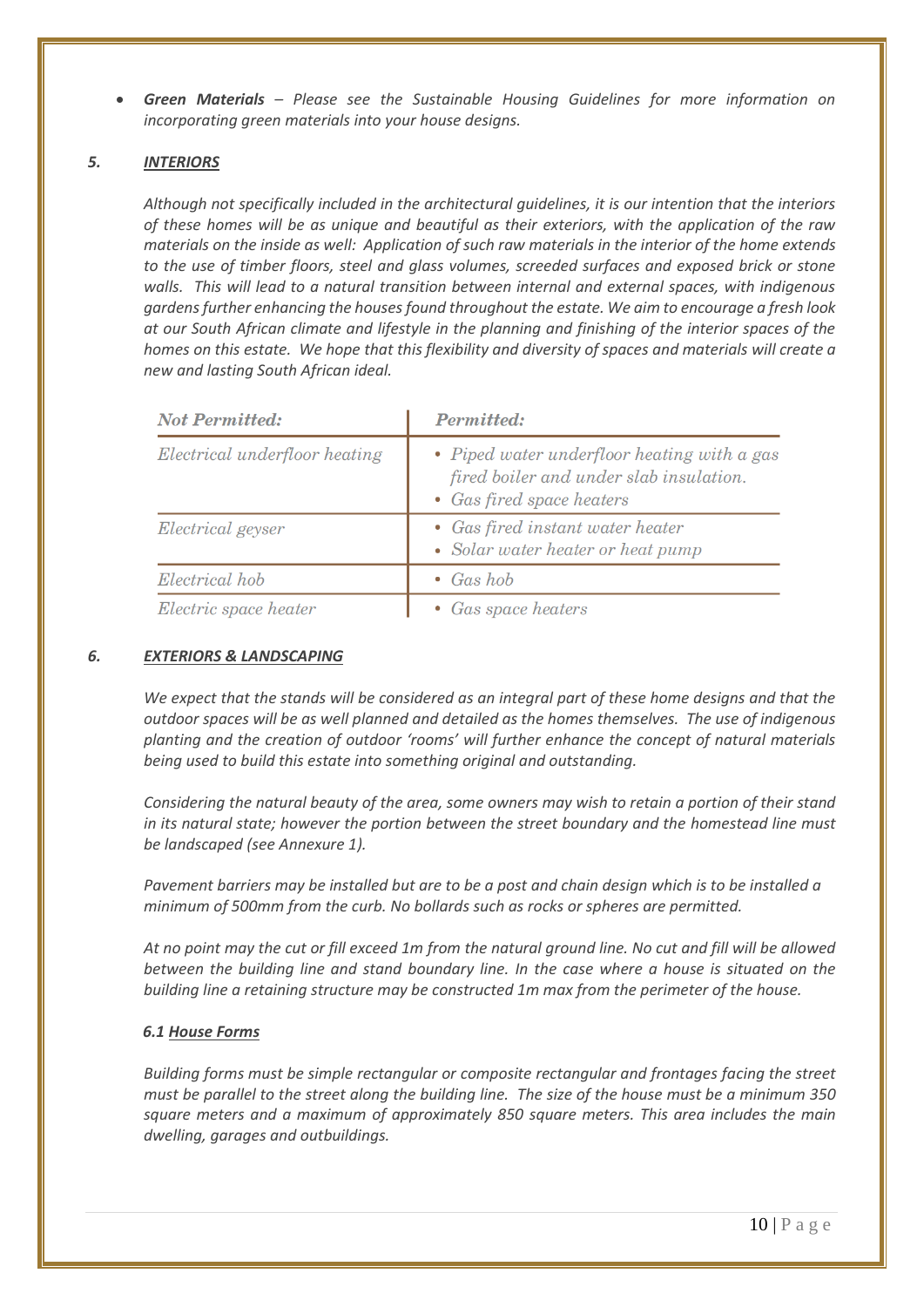*The maximum permissible height of any building on an erf is 2 storeys above NGL 10.5 meters when measured parallel from NGL. This must be indicated on elevations and cut and fill sections. Chimneys will be exempt from height restrictions. Chimneys will be exempt from height restrictions.*

*Natural ground level shall be deemed to be the level as determined on a contour plan. Should a dispute arise relating to the determination of any natural ground level, the development company and/or appointed architect will be entitled to rely on the details shown on the contour plan in his possession. No decorative beams or structures will be allowed to protrude from the exterior of the house. Double volume port cocheres or entrance columns are not allowed in the estate (and approval thereof will be solely at the discretion of the Aesthetics Committee).*

*A non-habitable, below ground cellar not exceeding 20% of the ground floor area will be allowed by the Aesthetics Committee, conditional that it has no external entrance or windows and is noted on the plan submissions.*

### *6.2 External Walls*

*External walls that are plastered must be finished in earthy colours with an approved paint in accordance with the Earth Tone Exterior Paint Colour Palette (see annexure 7). The principle external paint colour may not be white. A sample of specifications must be submitted to the Aesthetics Committee for approval prior to commencement of the application thereof.*

*No type or form of face or un-plastered brick will be permitted on external walls as the dominant feature of the house but may be considered for decorative purposes solely at the discretion of the aesthetics committee. A guideline is that only 40% (forty percent) of face brick will be allowed on the exterior of the house. Two-tone face brick work and yellow face brick work is specifically excluded. If face brick is to be used then flush joints are required.*

*Natural stone can be used to give warmth and depth to design, especially in the form of founding or feature elements for example: chimneys, columns, bases and retaining walls. NO fake stone or artificial concrete / fiberglass facings such as 'Smartstone' or 'Wonder Rock' will be permitted.* 

*Fibre cement clapboard cladding is permitted on classical houses, provided that it is restricted to the conditions illustrated. Clapboard cladding that extends to the ground is not permitted..*

*Horizontal string courses and simple plaster surrounds to openings will be permitted, but no multiple corbelling or quoining will be permitted on any part of the building, boundary wall or outbuildings.*

#### *6.3 Roofs*

*Roofs must be dominantly pitched in form. Major plan forms are to be roofed with symmetrical double pitch roofs with a pitch of between 17.5 and 45 degrees. Roofs over verandas may have a lesser pitch provided that the same covering is used as on the major elements. The same material must be used on all pitched roofs with the exception of slate and grey Chromodek sheeting which may be mixed.*

*Up to 30 percent of the total roof area which includes the main dwelling, garages and outbuildings may have a pitch of less than 17.5 degrees provided that these sections are concealed behind parapets which are extensions of main walls. Mono pitch or lower pitch roofs may be approved but approval is strictly at the sole discretion of the aesthetics committee and will be assessed in relation to the overall design aesthetic of the house. Sections which have a pitch less than 5 degrees and are constructed in concrete shall be finished with pebbles or stone chips up to a thickness of no less than 50mm. No silver waterproofing may be visible.*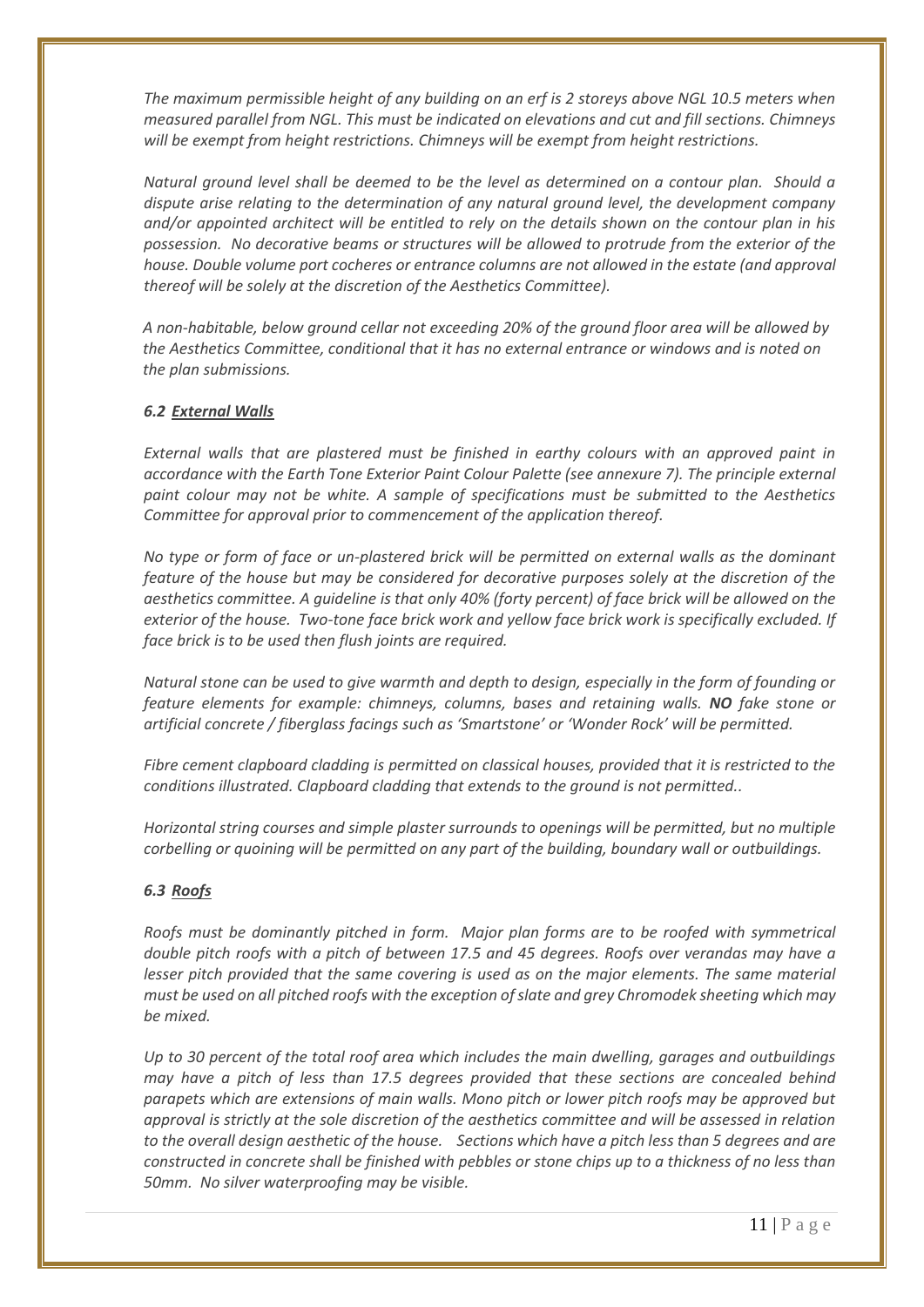*No lean-tos will be permitted. Roof lights and roof windows are permitted provided that they are set in the plane of the roof. Dormer windows may be approved if motivated by the overall design.*

*Sheeting must be colour baked and may not be painted. Concrete roof tiles are not accepted in the Estate. Roof coverings are to be restricted to natural slate, Broseley clay tiles, terracotta clay tiles, cedar shingles, or grey Chromadek or similar sheeting in various profiles and in accordance with the specifications which are to be obtained from the architect. A sample or specifications must be submitted to the architect for approval prior to the commencement of the laying thereof. All houses are required to have eaves, both for aesthetic reasons, as well as in response to the climate as an aid to passive design requirements. There must be a minimum 500mm eaves overhang, while roof fixtures and chimneys must complement the main structure. Deviations on the 500mm roof overhang will be to the sole discretion of the Aesthetics Committee.*

*No variations to these restrictions on roof coverings will be permitted under any circumstances. The development company may demand the removal any roof covering in contravention or any contravention to the guidelines, or impose fines up to R8000 per month if not removed. These fines form part of the levy and will be due and payable on the 1st day of the next month the fine is imposed.*

*If possible solar panels should not be visible from the street and should be integrated into the overall design aesthetic. Geysers are to be housed in the roof void or a cupboard and may not be externally mounted.*

# *6.4 Windows, French Doors & Sliding Doors*

*Windows, French doors and sliding doors must be constructed from natural hardwood, uPVC, aluminium natural anodized or powder coated grey or white. No steel windows, no tinted or reflective glazing, and no glass blocks will be permitted. uPVC window and door frames are permitted with the approval of the Aesthetics Committee. Windows, French doors and sliding doors must be at least square or have a dominant vertical proportion of no less than 1:1.15, however variations to this may be permitted, approval solely at the discretion of the aesthetics committee. Windows on all elevations must be carefully thought out and proportioned so that no elevation is left blank or with uneven openings. Each elevation must have a minimum of 5% fenestration. All Northern windows and openings should be taken into account in the overall passive design of the house.*

*External shutters are encouraged on north exposures, but no fake shutters will be permitted. Shutters must be constructed from natural hardwood or aluminium. External burglar bars and expanding security grids are not permitted. For security purposes roller shutters may be used on window and door openings but they must be completely built in to the wall and not exposed. No ornate fencing, gates, balustrades or external fixtures are permitted. These must be modular in appearance. No external fixed or mobile awnings will be permitted.*

# *6.5 External Doors*

*External doors must be constructed from natural hardwood or from natural hardwood and glass with an aluminium or PVC frame. Carved doors and doors constructed from driftwood, railway sleepers etc. are not permitted. Security gates and expanding security doors are not permitted on the exterior of the building. Natural hardwood may only be painted in accordance with pre-approved colour samples approved by the Aesthetics Committee.*

# *6.6 Verandas, Porches & Pergolas*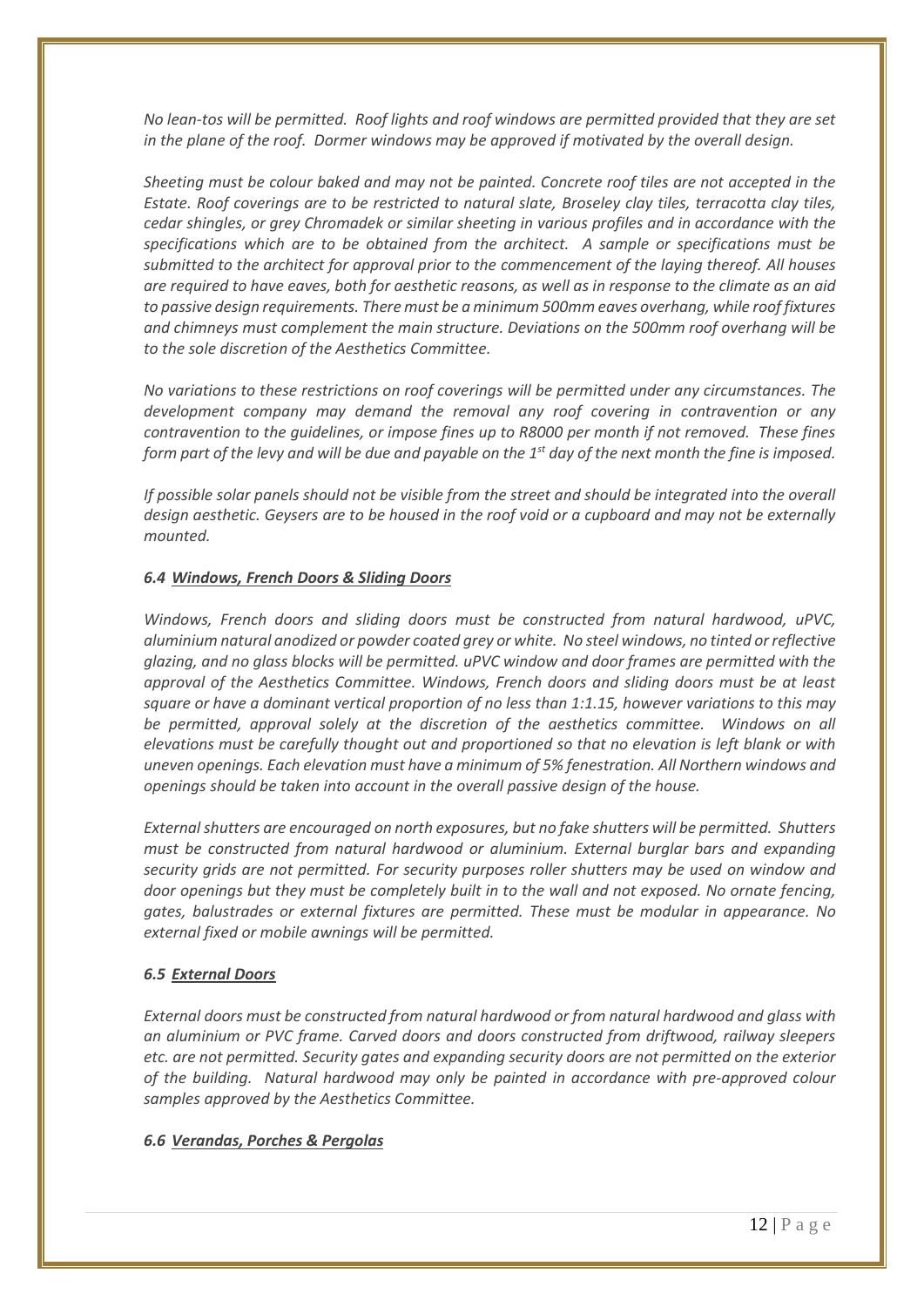*At least 10% of the area of the house must include a covered veranda. All verandas, porches and balconies must be well integrated into the design of the house and may not be positioned in such a way that they are intrusive to neighbours, or compromise privacy. Neighbours consent will be sought for balconies deemed to have a compromising effect on neighbours. Supports may be constructed from timber or steel sections. No round concrete columns or pre-cast classical columns or pediments will be permitted. Simple caps, bases and brackets will be allowed. Pre-cast classical, fluted or reeded columns will not be permitted. Pre-cast concrete balustrades will also not be permitted.*

*Pergolas, bomas, gazebos etc. may not be constructed or erected over any building line.*

# *7. GARAGES, DRIVEWAYS AND CARPORTS*

*Garages must be set back at least to the building line from the erf boundary abutting the street. The doors may be double and may exceed 2.5 meters in width. Driveways are to be indicated on the site plan for approval. Garage doors must be constructed from natural hardwood, aluminium or glass and Aluminium. Glass doors may not be reflective.*

*On-site parking for additional cars must be provided for.*

*Driveways are mandatory and should be constructed from Infraset bush stone tan blocks and may not be constructed from asphalt, interlocking or any form of crazy or brick imprint paving. Exposed aggregate concrete or alternate materials may also be considered and will be approved at the discretion of Aesthetics Committee. A sample or specification must be submitted to the Aesthetics Committee for approval prior to commencement with the laying thereof.*

*Carports must not be of the pre-fabricated type and must form part of the architectural design of the house. Carports will form part of the allowable coverage of the house should the roof be solid. Carports may not be constructed over building lines. Boats, trailers, caravans and horse boxes must be concealed inside garages or screened from the street and greenbelts.*

*A minimum of two 150mm diameter PVC sleeves are to be laid under driveways and paths constructed across sidewalks for purposes of accommodating any pipes and cables that may be laid in the sidewalks. These sleeves are to be laid 2 meters from the boundary line and 800mm deep.*

*If the driveway is to cross an open storm water channel then the bridge is to be constructed out of timber as per the sketch annexed hereto. If the driveway crosses the canal then an approved bridge as per the details must be built.*

# *8. BOUNDARY WALLS ALONG STREETS AND GREEN BELTS*

*Should a street boundary wall be constructed, no more than 30% of the front wall may be solid (see Annexure 1). Precast concrete walls or walling systems are not allowed. All boundary walls must follow the contours and be stepped evenly. No palisade or similar V design fencing will be allowed. These walls may not exceed 1.4 meters in height unless agreed to at the discretion of the Aesthetics Committee where a patio, pool or entertainment area face the street.*

*Powder coated or galvanised steel, clear view, meshed panels may be considered as an alternative to timber palisades as per Annexure 3. Where this fence is a maximum of 1.2 meters in height, no brick or stone pillars are required.*

*Yard walls are not considered to be boundary walls and the following will apply:*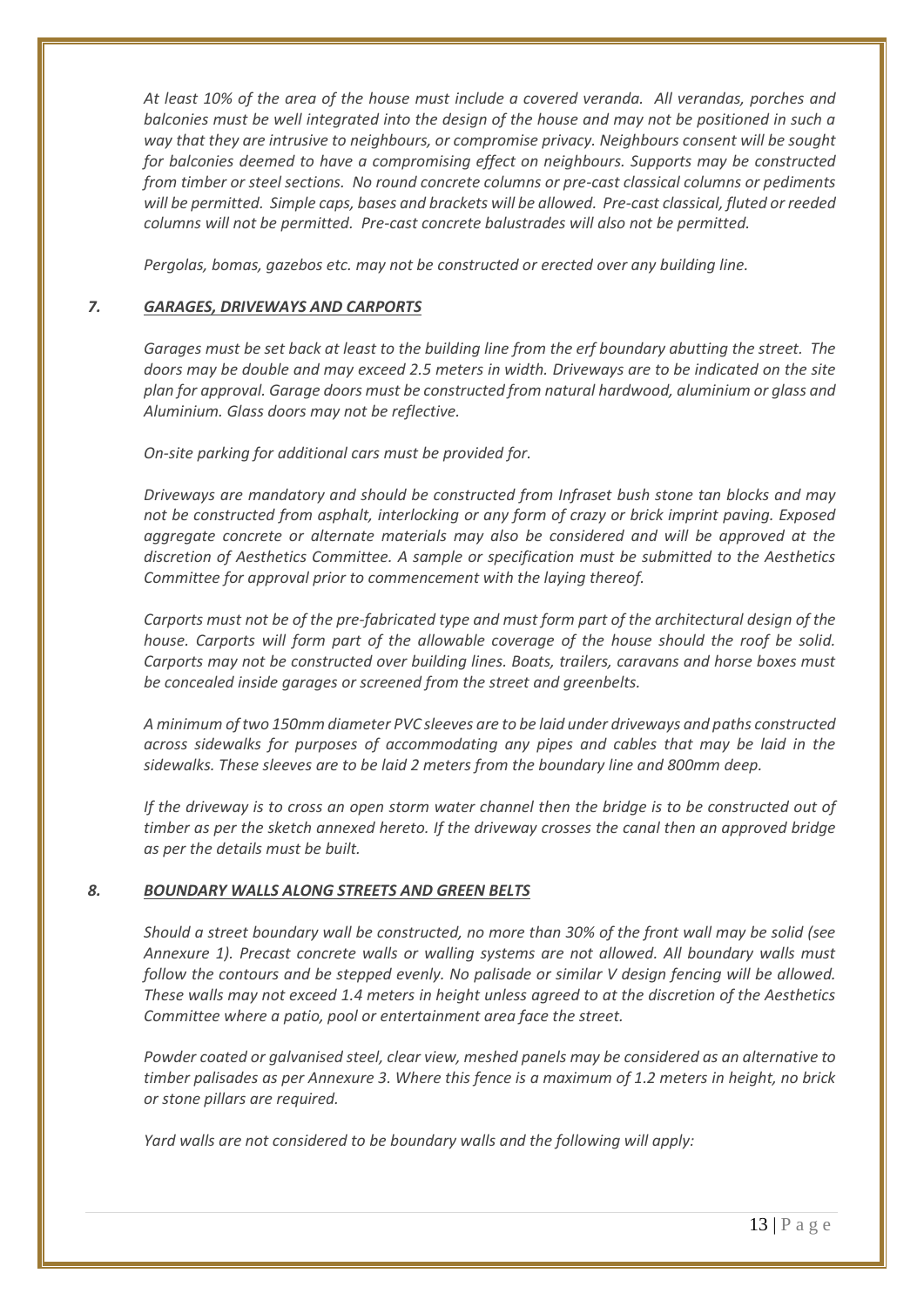- *Yard walls may not exceed 20% of a street boundary or on boundaries to public open spaces and green belts. The height of these walls will be restricted to 1.8 meters.*

### *9. INTERNAL BOUNDARY WALLS*

*Internal boundary walls are not mandatory but if constructed they must be constructed from masonry, or rock work and gum poles, in accordance with the details, finish and colours of the relevant specifications which are to be obtained from the aesthetics committee..*

*Galvanised square wire mesh fencing shall be permitted on an erf, provided that it is combined with gum pole fencing and approved by the Aesthetic Committee. Palisade must be custom designed in natural timber or steel with a galvanized finish or painted in charcoal grey from the Earth Tone Exterior Paint Colour Palette (see annexure 7). Palisade fencing must be suitably designed to ensure that panels do not sag in the centre. Prefabricated palisade and pre-cast fencing will not be allowed. All dogs kept on an erf must be contained in an adequately enclosed area.*

*Internal boundary walls can be constructed to a maximum of 2.1 meters measured from the top of the wall to the natural ground level on the highest side. All boundary walls must be built in accordance with SANS 10400 and all wall plans are to be accompanied by an engineer's certificate and on completion an engineer's completion certificate is to be issued for the developer's records. All building sites must be temporarily fenced during construction with an approved barrier of wire mesh fencing with Hessian or shade netting attached.*

### *9.1 Storm water between neighbouring stands*

*Storm water is to be evenly attenuated over a property to storm water openings to be provided in internal boundary walls at no more than 3m intervals. Lower lying stands are obliged to take storm water of higher lying stands.*

#### *10. BUILDING LINES*

*The Johannesburg City Council building lines may be relaxed to the following minimum dimensions with consent from Council and the affected neighbours;*

#### *Street boundary*

- *3 meter build to line to garage, 5 meter build to line to house*
- *For stands in Fourways Ext 35: 2 meter build to line to garage, 3 meter build to line to house*

#### *Midblock boundary*

- *3 meter build to single storey, 5 meter build to double storey*
- *For stands in Fourways Ext 35: 2 meter build to single storey, 3 meter build to double storey*

#### *Side boundary*

- *Aggregate of 6 meters to both sides subject to a minimum of 2 meters on one side*
- *For stands in Fourways Ext 35: Aggregate of 4 meters to both sides subject to a minimum of 1,5 meters on one side*

# *10.1 Coverage and F.A.R. (Floor Area Ratio)*

*Maximum coverage for houses is 50% of the erf size with an F.A.R. of 0.8*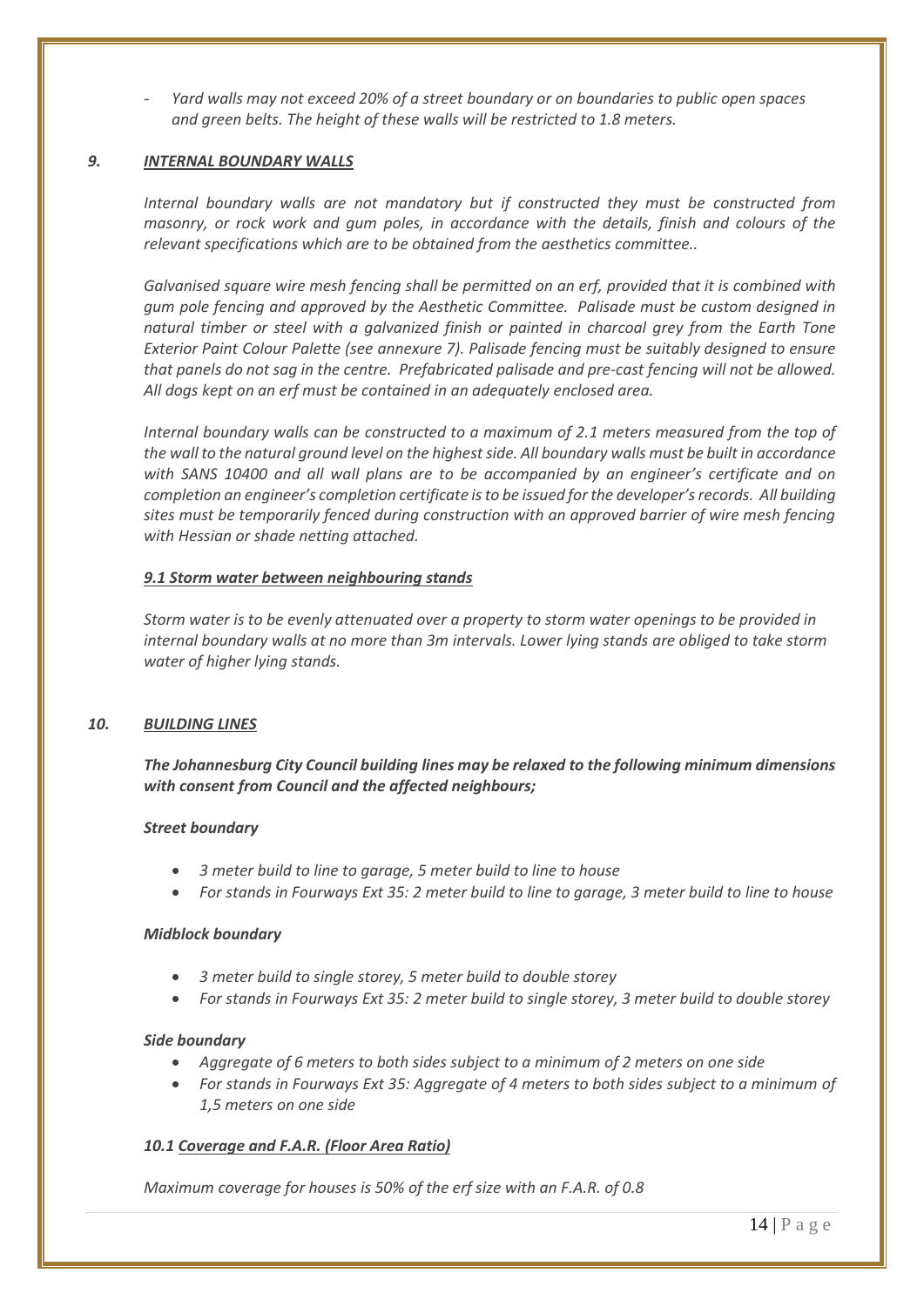*For example, the house footprint of a 1000m2 stand zoned for double storey could be 500m² (i.e. 50% coverage) but as the total floor area can be 80% of the stand size, then one could still build an upper floor of 300m².* 

*The first floor area may not exceed 70% of the ground floor area. Double volumes and stairs must be included to the first floor area when calculating the ratio.*

# *11. EXTERNAL PIPES, FITTINGS, FIXTURES, DEVICES AND HOUSE NUMBERS*

*Gutters must be painted to match the colour of the roof and down pipes must be painted to match the colour(s) of the external walls. All facia boards must be painted to match the roof colour.*

*Plumbing pipes must be bricked in and made flush against the external wall. Access panels, only at the junctions, must be approximately 300 x 300 in size and painted to match the house.*

*No fibre cement boxing will be allowed. Window mounted air-conditioning units are not permitted.*  Wall mounted air-conditioning units are permitted provided that they are mounted at ground level *and screened from view at street level. Evaporative cooling plants must be suitably screened and integrated into the overall design. Evaporative cooling plants units must be specified on all plans submissions and must be designed to be installed lower than the apex of the roof and to match the colour of the roof. Pool pumps must not be visible from the street and should be screened in an aesthetically pleasing manner approved by the Aesthetics Committee.*

*Gas cylinders must be screened from the street and installed in accordance with SANS 10 087 Part I.*

*The aesthetics committee will be entitled to regulate the position and intensity of all external lighting. Aerials and dishes are not to be visible from the street or the green belt. The positioning and intensity of all external lighting must be regulated in order to not impact on surrounding properties. Street numbers must be the stand numbers and are compulsory. These must be displayed prior to the signing off of the final certificate by the aesthetics committee. The height of the lettering must not exceed 300mm and must be mounted on the wall adjacent to the gate, in natural, unfinished materials. Should a specific design of a house number be required it can be submitted to and approved at the sole discretion of the Aesthetics Committee.*

*Balustrades are permitted provided that they are constructed from steel, glass or treated natural hardwood. No pre-cast concrete balustrades will be permitted. All railings, balustrades and detailing must be simple and in keeping with the 'farmhouse' aesthetic and not elaborately decorative. No elaborate pre-cast concrete fountains will be permitted.*

*Rainwater tanks are permitted but must compliment the architecture of the house and be clearly indicated on all drawings. 'JoJo' and similar plastic tanks are to be properly screened from the street and greenbelts and may not be higher than the boundary wall.*

# *12. SIGNAGE*

*All signage (contractor's boards etc.) must be as per the approved format (see Annexure E) and may only be mounted in front of the applicable property. All signage must be kept to standard professional boards only, no private marketing or sales boards will be allowed. No signage of any type including for sale boards etc. may be displayed on any portion of the common property on the estate or near the entrance to the estate.*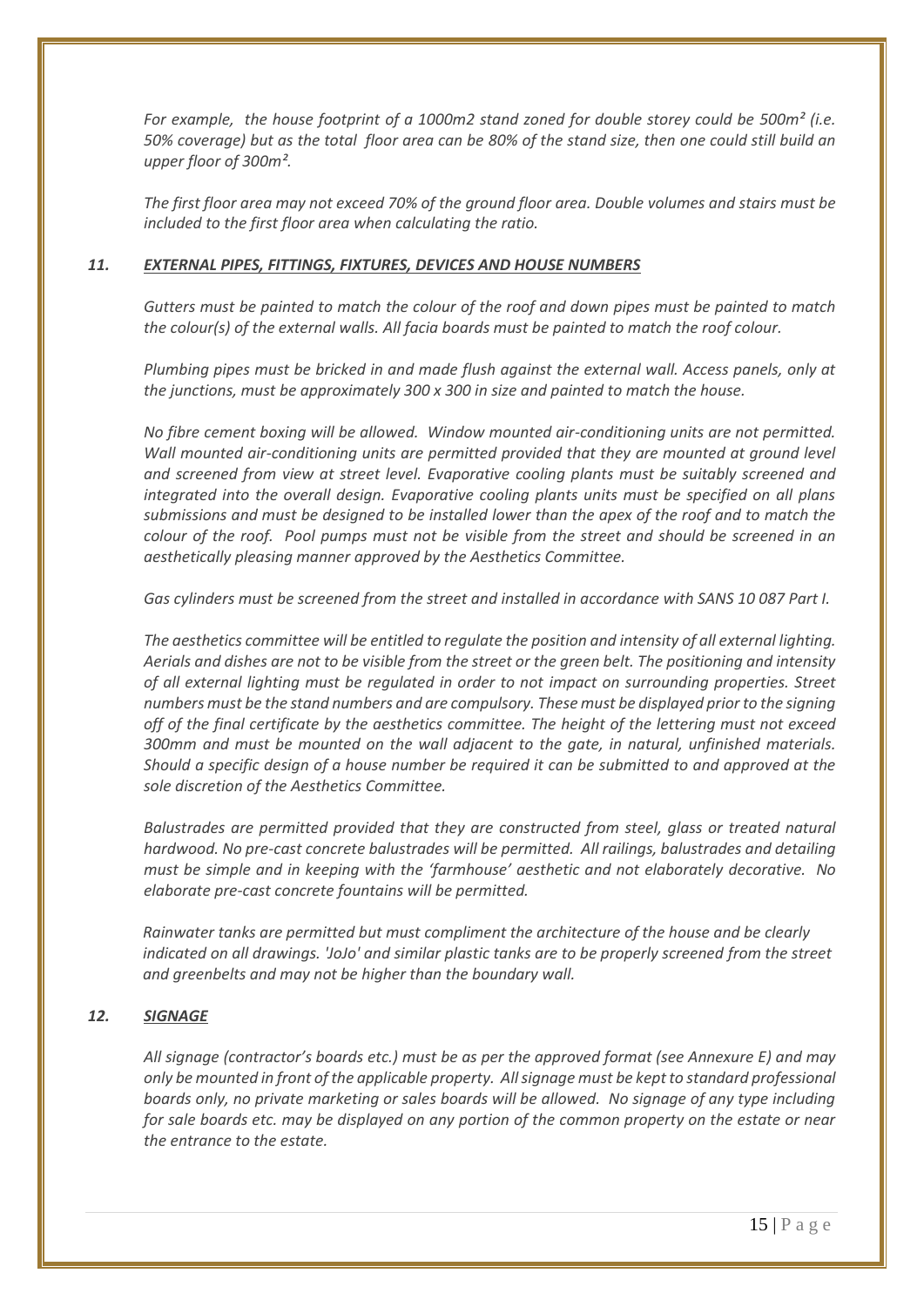### *13. ERF USE*

*A residential 1 stand may not be subdivided or rezoned or a sectional title plan be registered under any circumstances.* 

*Where two residential stands are consolidated to form a larger erf, a double levy will be applicable to the consolidated stand. No sub-divisions or rezoning or residential stands will be allowed. Second dwellings are not permitted.*

*Laundry drying areas and refuse storage areas must be enclosed with screen walls so as to screen them from streets and green belts.*

*Domestic trailers may be stored on the property provided they are screened from the street. Temporary or permanent structures including but not limited to Wendy Houses, huts and tents are not permitted save for during construction. Dog kennels are permitted provided that they are screened from view at street level. No shade cloth clad structures are permitted, including carports. No banners or flags may be erected on the erven.*

*Children's Wendy houses, tree houses or doll houses are permitted but must be painted to match the colour of the house and the roof must be the same colour as that of the house's roof.*

### *14. SWIMMING POOLS*

*The restriction of the building lines shall apply to the positioning of swimming pools and filtration plants. The residents may apply for relaxation of the building lines for swimming pools. No swimming pool shall be accessible from the street.*

*Any fencing of the pool must be sympathetic to the architectural style and designed accordingly. No pre-fabricated sparred steel fencing will be allowed. Pool pumps must be enclosed and screened so as not to be audible or visible from adjacent properties or the street. Discharge pipes from swimming pools must not discharge water directly onto a street, sidewalk or erf.*

# *15. LANDSCAPING*

*The sidewalk landscaping in the estate itself shall conform to the Landscaping Master Plan. A homeowner must submit this plan with the building plans, prior to the establishment of any landscaping on the sidewalk adjacent to his erf and thereafter the planting may be carried out in terms of the conditions of such approval.*

*The development company is entitled to determine that a homeowner is required to landscape the sidewalk and islands adjacent to his erf and to irrigate these areas with a specified sprinkler system.*

*An important aspect of the vision for the estate is to create a distinctive and harmonious landscape in accordance with the architectural vernacular and to extend the framework planting of the central boulevard and other sidewalks to the private gardens.*

*Homeowners are encouraged to make use of indigenous plants in their private gardens as far as is practical and to select plants from the recommended plant list. Certain non-indigenous (exotic) trees will be allowed. No palm trees will be allowed on the estate.*

*All landscaping is to be limited, as far as possible, to indigenous species and will be done by the Homeowners Association on all common areas. A landscaping design of the property should be prepared and submitted to the aesthetics committee with the architectural design for approval. The*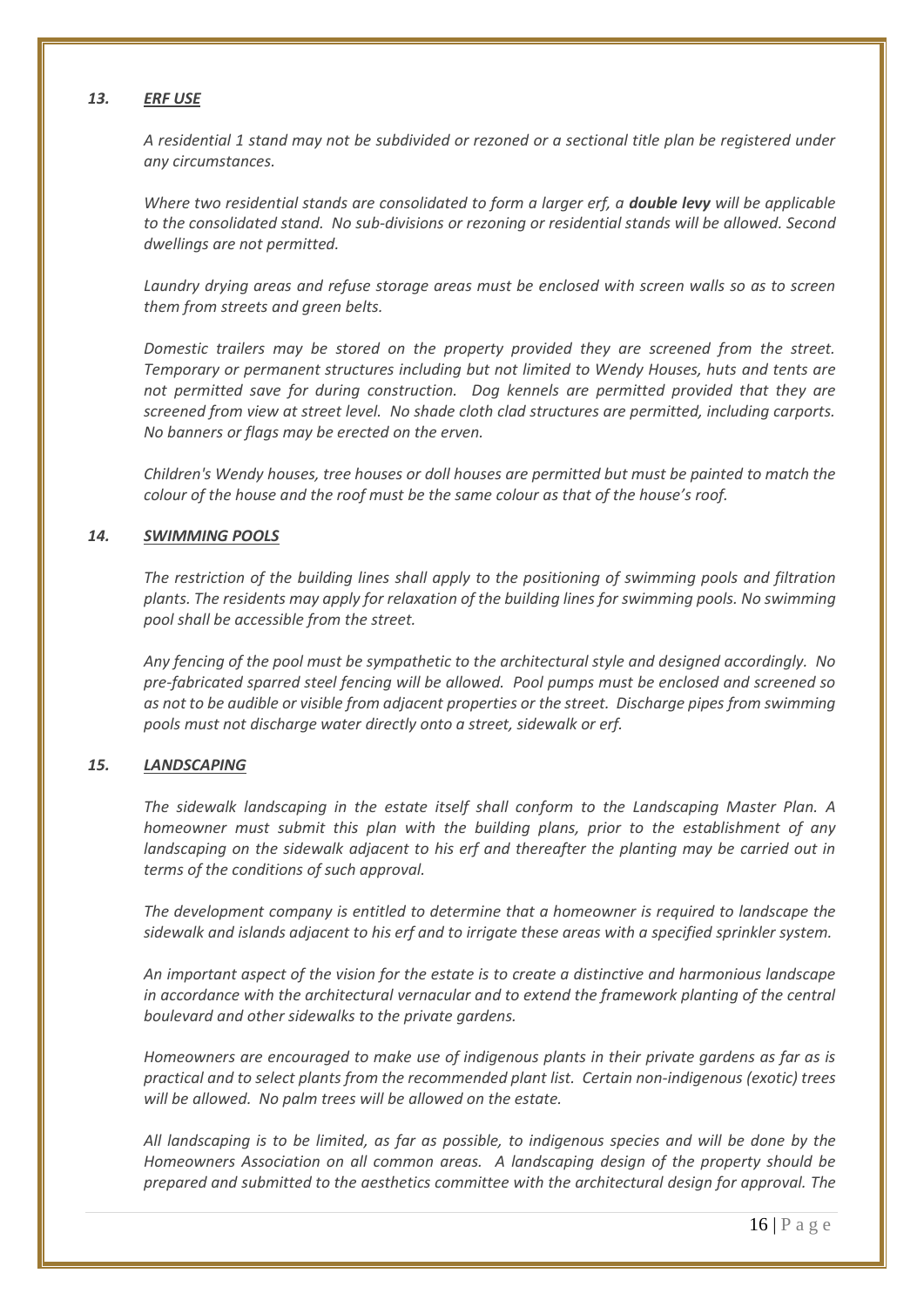agrden landscaping must be completed within 90 days of issue of the Local Council's Occupational *certificate. All landscaping plans must display what method of storm water disposal will be employed. No concentrated storm water is to be disposed of directly into neighboring stands and must comply with National Building Regulations. Ideally, storm water should be disposed of into a storm water drain, water feature, or soak pit. Children's play areas, "Jungle gyms" etc. must be adequately screened from streets and public areas and should conform to the use of natural materials.*

# *16. TREE POLICY*

*Included in the architectural guidelines is a strictly indigenous tree planting policy:*

*The landscaping and especially the trees, due to their size, go a long way to determining the overall aesthetic ambience of an estate. With our indigenous landscaping policy we hope to reinforce the uniquely South African nature of this estate, not to mention the numerous additional advantages of planting indigenous trees as listed below:*

- *The bird life is significantly increased through the planting of indigenous trees that have berries for food, or thorns for protection from birds of prey.*
- *Frost resistance is another benefit of indigenous trees as they tend to be extremely hardy and are well adapted to our climate.*
- *Water is always a scarce commodity and indigenous trees require significantly less water than their exotic counterparts and have little or no effect on our fragile water table. They are also far more likely to survive a drought.*

#### *Recommended Plant List*

#### *Indigenous Trees*

*Apies doring Acacia Galpinii Buffalo thorn Ziziphus Mucronata Cabbage tree Cussonia Paniculata Cape Chestnut Calodendrum Capense Cape holly Ilex Mitis Cat thorn Acacia Caffra Common Coral Tree Erytheina Lysistemon Common Wild Current Rhus Pyroides Common Wild Pear Dombeyo Rotundifolia Fever Tree Acacia Xanthophloea Karee Rhus Lancea Karoo Sweet Thorn Acacia Karoo Monkey Thorn Acacia Alpine Mountain karee Rhus Pendulina Natal Mahogany Trichilia Emetica Paperbark Thorn Acacia Sieberiana Pompon tree Dias Cotonifolia Red leaf bushwillow Combretum Krausii Salie Buddleia Saligna Sausage Tree Kigelia Africana Sweet thorn Acacia Karroo*

#### *Common Name Botanical Name*

*River bushwillow Combretum Erthryophyllum*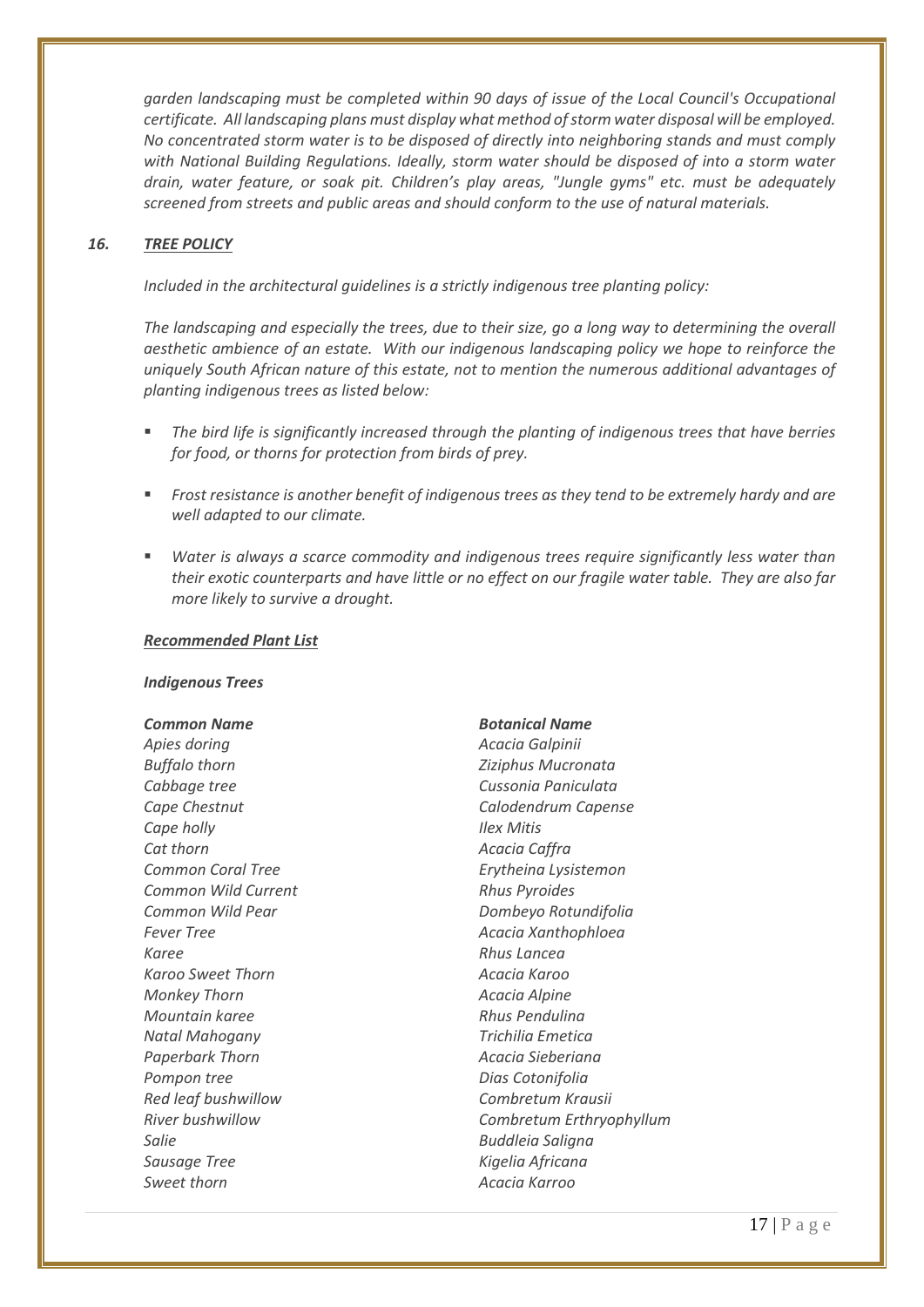*Tree fuschia Halleria Lucida Umbrella Thorn Acacia Tortilis White Karee Rhus Pendulina White stinkwood Celtis Africana Wild Olive Olea Africana Wild peach Kiggelaria Africana*

# *Indigenous Shrubs & Perennials*

*Agapanthus spp. Agapanthus Blinkblaar Thamnus Prinoides Blue marguerite Felicia Amelloides Bush lily Clivia Miniata Cape honeysuckle Tecomaria Species Cape leadwort Plumbago Species Falling stars Crocosmia Aurea Forest bells Makaya Bella Hair bells Dierama Pendulum Red hot poker Kniphofia Species Resin bush Euryops Pectinatus Twin spurs Diascia Barberae Watsonia lilies Watsonia Hybrids*

# *Indigenous Groundcovers*

#### **Common Name Botanical Name**

*Apenia Apenia Cordifolia Crassula Crassula Exactum Gazania Gazania Uniflora Grysgousblom Arctotis Hybrids Othonna Othonna Capensis Wild garlic Tulbaghia Violacea*

*Water Berry Syzygium Cordatum Weeping Boer Bean Scotia Brachypetala Weeping Wattle Peltophorum Africanum Wild Pear Dombeya Rotundifolia Wild Silver Oak Brachylaena Discolor*

#### **Common Name Gotanical Name Botanical Name**

*Agapanthus fern Agapanthus Densiflorus Sprengerii Arum lilies Zantedeschia Aethiopica Bloukappies Polygala Myrtiflolia Crane flower Strelitzia Regina and Nicolae Geraniums Pelargonium Species*

*Asparagus fern Protoasparagus Densiflorus Sprengerii Bergbetou Osteospernum Jucundum Bulbine Bulbine Frutescence Carpet geranium Geranium Incanum Dwarf agapanthus Agapanthus Africanus "nana-blue" Num-num Carissa Macrocarpa "green carpet" Sour flower Oxalis Depressa Vareites*